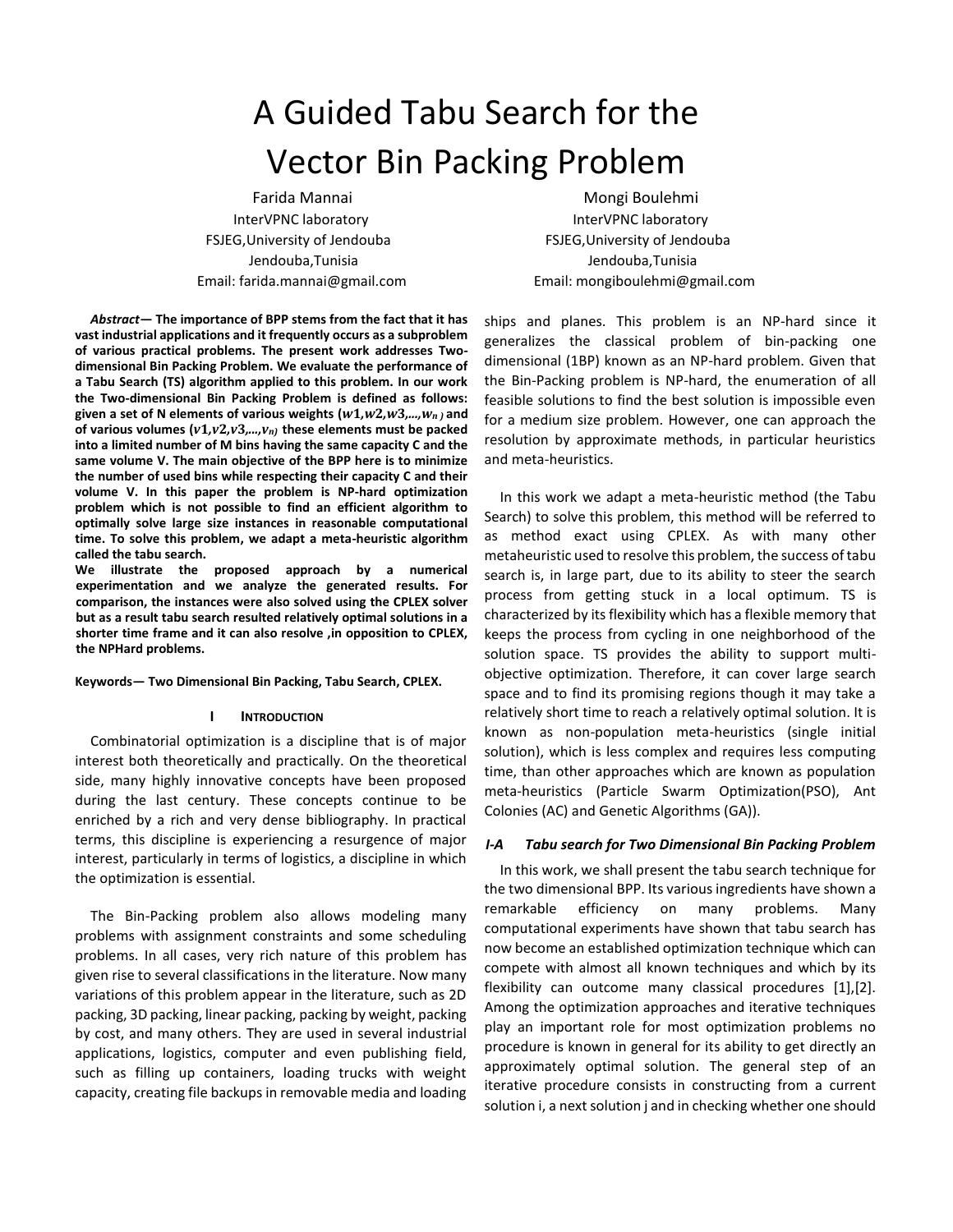stop there or perform another step. Neighborhood search methods are iterative procedures in which a neighborhood N(i) is defined for each feasible solution i, and the next solution j is searched among the solutions in N(i). Tabu search can be considered as neighborhood search methods. The basic ingredients of tabu search are described in the next section.

## *I- The TS-BPP Algorithm*

We detail in what follows the TS-BPP algorithm for the BPP. The algorithm starts with an initial solution generated by the first fit decreasing (FFD) procedure that initializes a single bin with items that are processed in the decreasing order. When there is no more space in the first bin to store the current item, a second bin is opened but without closing the first. When we have r bins opened and an item to store, the process starts from the first one, if all bins can't handle it, a new bin (*r* + 1) is then used without closing the other. Until the list of items becomes empty. For each bin r in the FFD solution, we compute the remaining space (Ar) [10]. To enhance the solution, we include it into an improvement process using TS-BPP. In order to improve the efficiency of the exploration process, one needs to keep track not only of local information (like the current value of the objective function) but also of some information related to the exploration process. This systematic use of memory is denoted tabu list L as an essential ingredient in our procedure.

As a first step toward the description of TS-BPP, we initialize an empty tabu list *L*[*i*][*j*]. In order to keep information on the itinerary through the last solutions visited, in addition to the value *f*(*s*∗) of the best solution *s*∗ visited so far. Such information will be used to guide the move from s to the next solution s0 to be chosen in neighborhoods N(s).

The neighborhood generation is the next step in the TS-BPP process, Neighbors of a current solution described by a several moves obtained by swapping (exchanging) items between all possible pairs of bins [23]. We use 2 different swapping schemes: Swap (1*,*0), Swap (1*,*1), proposed by Fleszar and Hindi (2002).

In Swap (1*,*0), we consider moving one item i from bin X to bin Y , while respecting the capacity c of bin. Which means that we must ensure the condition that the remaining space A[r] in bin r can handle the weight wi of the next item from bin *r* + 1. And before finishing the move, we update the residual space in bin r and *r* + 1. After this move, test if *r*+1 is empty (equal to C) then decrease the number of bins. In Swap (1*,*1), we swap item i from bin X with item j from bin Y , while also respecting the capacity c of bins. To avoid the risk of visiting a solution again and omit the risk of cycling, we need to save the moves in the tabu list (a tabu move). This is the point where the use of memory (the tabu list L) is helpful to forbid moves which might lead to recently visited solutions.

#### **II TABU SEARCH IMPLEMENTATION**

This section describes the detailed implementation of the algorithm's starting solution, move definition and solution neighborhood, aspiration criteria and diversification and intensification strategies.



Figure 1: Flowchart of a Standard Tabu Search algorithm

#### Algorithm 1 The TS-BPP Algorithm

- 1: *Let N be Non-increasing list of elements;*
- 2: *Invoked FFD heuristics for initial solution S ;*
- 3: *Take S like input for the TS procedure;*
- 4: *Initial empty tabu list L*[*i*][*j*]*;*
- 5: *for i* := 0 *to number of items do;*
- 6: *for j* := 1 *to number of items-1 do;*

7: *Definition of possible "moves" to generate neighborhoods N(S)' of S*◦ *;*

- 8: *IF A*[*r*] *"the remaining space in bin r " can pack the next item from bin r* + 1*;*
- 9: *Make the Swaps*  $(1 − 0)$ *;*
- 10: *Save the move in the tabu list*  $L[i][j] = 1$ *;*
- 11: *Test IF r* + 1 *is empty (equal to C) then decrease S ;*
- 12: *Apply Transfers* (1 − 1) *interchanging of two elements ;*
- 13: *Save the move in the tabu list ;*

- 15: *end for;*
- 16: *The process ends when number of iteration is reach ;* 17: *Or IF we get the best solution ;*

<sup>14:</sup> *end for ;*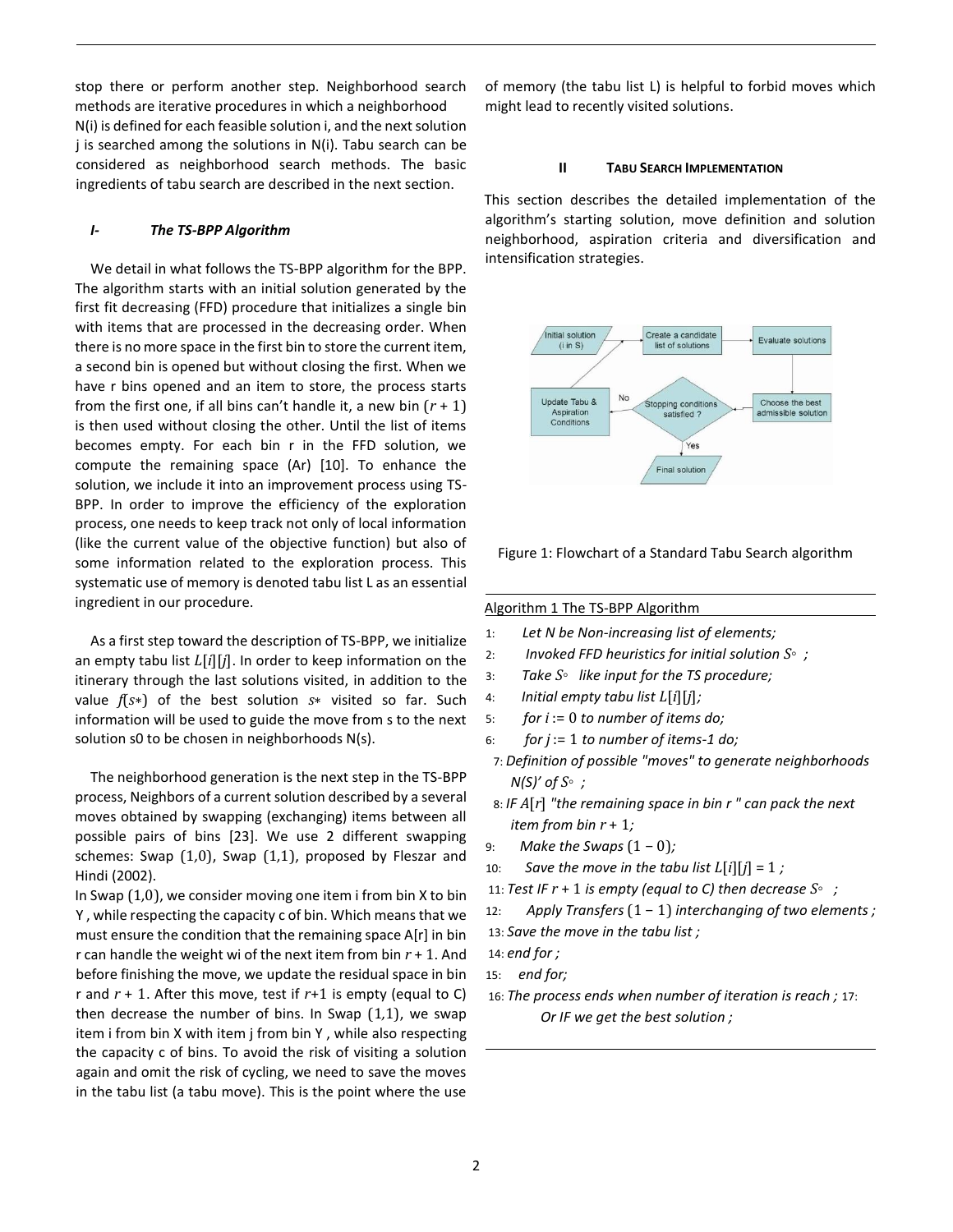## *II-A Initial solution*

This kind of algorithm starts with an initial solution which is modified during execution in order to find a near optimal solution. The initial solution can be generated at random or can be generated by a function. In this section we describe and analyze a simple heuristic used to initialize our tabu search algorithm.

The heuristic is based on a technique called the First Fit (FF). We try to fit item as soon as possible by scanning the list of bins in increasing time of open order to find the first suitable bin and fit into it. It requires *θ*(*n* log *n*) time, where *n* is the number of elements to be packed.

The algorithm can be outlined as follows.

Algorithm 2 Algorithm First Fit Decreasing for 2DBPP

1: *for All objects i* = 1*,*2*,..., n do*

2: *for All bins j* = 1*,*2*,.. do*

3: *if Object i fits in bin j then*

- 4: *Pack object i in bin j*
- 5: *Break the loop and pack the next object.*
- 6: *end if*
- 7: *end for*
- 8: *if Object i did not fit in any available bin then*
- 9: *Create new bin and pack object i*
- 10: *end if*

11: *end for*

## *II-B Neighborhood exploration*

Besides the calculation of an initial solution, the choice of the neighborhood is the main problem-specific part of a local search heuristic. This part has a very important influence on the efficiency of local search heuristics. It determines the way in which we navigate through the solution space to find the best neighbor or an improving neighbor.

We have to define a neighborhood structure on the set S of feasible solutions: we have to specify a corresponding set of neighbors *N*(*s*) for each solution S. In principle, these sets N(s) may be arbitrary subsets of S. Furthermore, we need some systematic ways of defining neighborhoods since, otherwise, it is not possible to store the neighborhood.

The structure of the neighborhood for our tabu search heuristic focuses on changes of assignments of items to bins [8], [23]. It is a composite neighborhood which uses the swap operator. The classification depends on the history of the search, particularly as manifested in the recency or frequency that certain move or solution components, called attributes,

have participated in generating past solutions. For example, one attribute of a swap is the identity of the pair of elements that change positions. As a basis for preventing the search from repeating swap combinations tried in the recent past, potentially reversing the effects of previous moves by interchanges that might return to previous positions, we will classify as tabu all swaps composed of any of the most recent pairs of such bins.

## *II-C Tabu list structure*

The tabu list contains information about a certain number of previous iterations, the last *T* iterations. The tabu list records the last assignments of an item to a bin. This prevents the reversal of the assignment status as long as they remain in the list. Given a solution in the composite neighborhood, the tabu moves are built as follows: If we swap item i in bin A with item j in bin B, we forbid the assignment of i to A and j to B. In general, a tabu is specified by some attributes of the moves. When a move having an attribute e is performed, a record is maintained for the reverse attribute e, in order to restrict a move having some subset of the reverse attributes.

## *II-D Stopping criteria*

These are the conditions under which the search process will terminate. In this study the search will terminate if one of the following criteria is satisfied:

• The number of iterations since the last change of the best solution is greater than a prespecified number;

Or

• The number of iterations reaches the maximum allowable number.

#### *II-E Diversification and intensification strategies*

The roles of intensification and diversification in tabu search are already implicit in several of the preceding prescriptions. Diversification strategies seek to generate solution S that embody compositions of attributes significantly different from those encountered previously during the search. A different way which guaranties the exploration of unvisited regions is to penalize frequently performed moves or solutions often visited.

For an intensification strategy, we choose S to be a small subset of elite solutions that share a large number of common attributes, and secondarily whose members can reach each other by relatively small numbers of moves. During the intensification phase the moves or the solutions are evaluated taking into account their amount of "good" components.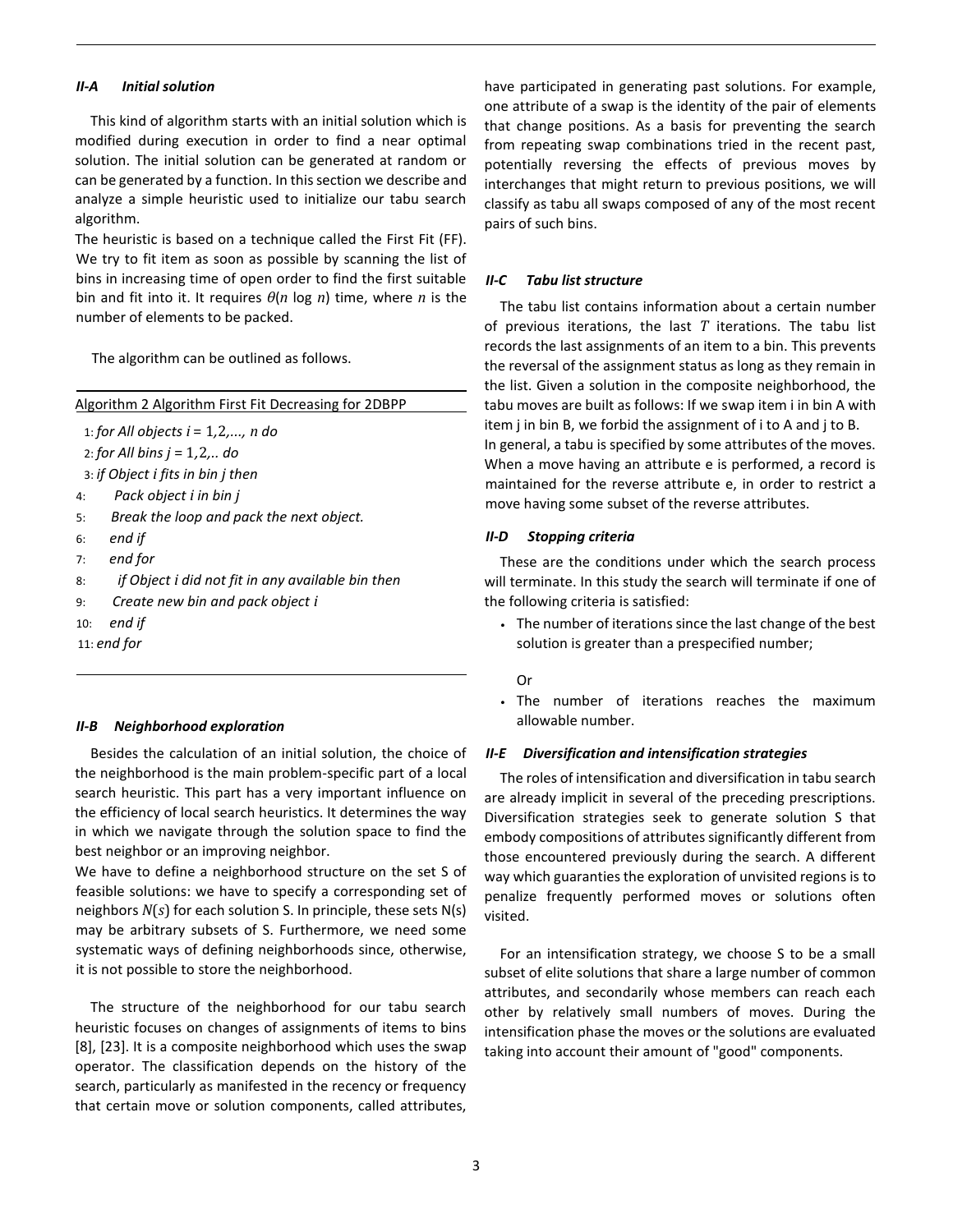## **III EXPERIMENTAL DESIGN**

The TS heuristic is implemented in Java language (NetBeans IDE 6*.*9) based on a 2 GHz Intel Core 2 Duo processor with 3 GO RAM under Windows 64 mode.

# **IV COMPARING THE PERFORMANCE OF METHOD EXACT AND TABU SEARCH IN 2D-BPP**

CPLEX is, at the base, a solver of linear programs. It is marketed by the company ILOG. As such, it is based on a powerful implementation of the primal simplex. It also features dual simplex and network simplex. The problems addressed by the ILOG optimization suite are: mixed linear and linear programs, mixed quadratic and quadratic programs, quadratic stress and mixed quadratic stress programs. It is an optimizer for mathematical programming.

While experiencing it is possible to use CPLEX in an interactive by invoking a dedicated shell. We notice that this optimizer has its flaws and constrains. It is proved that it takes a long period of time into solving the problem specially dealing with large instances.

In this part, we are going to analyze the table I of solution of the exact method using CPLEX. Since we had no previous results to compare to, we used the CPLEX solver as a reference solution. CPLEX displayed some difficulties solving the test instances.

Through the process of solving the problem, we noticed first that the number of bins depends on the number of items. To clarify this point, in some cases whenever the number of bins is further less than the number of items, CPLEX does not result any solution, as in the cases number 3,7 and 13 in the table below.

We have modified only the number of the bins in the case number 14 we added three bins regarding the problem number 13 in the case, CPLEX generates a solution.

Second, taking the examples number 9,10 and 11 we guarded some number of bins and items but we have increased the volume V and capacity C in this case we note that when the volume and capacity are increasing the time of execution of CPLEX is decreasing.

Finally, whenever we increase the number of bins and items, the execution time of CPLEX increases also. As in the case number 16, CPLEX took 527*,*05 seconds to give us a solution to the problem of packing 35 items in 30 bins. On some of the instances CPLEX has imposed a time limit of 3 hours but was still unable to solve the instances for example case number 17 in our table.

Studying the table II below and experiencing the effectiveness of tabu search we have noticed that this heuristic solved in a minimum time frame all of the given cases. All the solution resulted by utilizing tabu search are too close to the exact solutions.

| <i>Instances</i> |        |             |      |             | <b>CPLEX</b> |                |          |       | <b>TS</b>      |            |      |
|------------------|--------|-------------|------|-------------|--------------|----------------|----------|-------|----------------|------------|------|
| Cases n          |        | $\mathbf n$ | C    | V           | Sol          | Time(sec) Iter |          | Gap   | S <sub>0</sub> | Time(s Cap |      |
|                  | items  | bins        |      |             |              |                |          |       |                |            |      |
| 1                | 10     | 9           | 100  | 100         | 8            | 0,06           | 36       | 5,75  | 8              | 0,1        | 5,75 |
| $\overline{2}$   | 10     | 9           | 1000 | 1000        | 8            | 0,06           | 46       | 5,75  | 8              | $_{0,1}$   | 5,75 |
| 3                | 10     | 5           | 1000 | 1000        | ä,           | 0,06           | 4        |       | 4              | $_{0,1}$   | 2,45 |
| 4                | 15     | 9           | 100  | 100         |              | 0,06           | 43       |       | 6              | $_{0,1}$   | 3,76 |
| 5                | 10     | 10          | 100  | 100         | 10           | 0,06           | 59       | 6,40  | 10             | $_{0,1}$   | 6,40 |
| 6                | 15     | 13          | 100  | 100         | 10           | 0.06           | 68       | 6,40  | 11             | $_{0,2}$   | 5,40 |
| 7                | $20\,$ | 10          | 100  | 100         |              | 0,06           | 47       |       | 6              | 0,2        | 2,34 |
| 8                | 20     | $15\,$      | 100  | 100         | 14           | 0, 33          | 8871     | 13,43 | 14             | $_{0,2}$   | 8,29 |
| 9                | 25     | $20\,$      | 100  | 100         | 16           | 4,65           | 125038   | 6,25  | 17             | $_{0,2}$   | 7,25 |
| 10               | 25     | 20          | 1000 | 1000        | 20           | 1,08           | 21094    | 5,00  | 21             | $_{0,2}$   | 6,00 |
| 11               | 25     | 20          |      | 10000 10000 | 17           | 0,37           | 5962     | 9,46  | 18             | 0,3        | 9,46 |
| 12               | 30     | 25          | 100  | 100         | 18           | 1606,12        | 31867598 | 5,56  | 19             | 1,11       | 6,56 |
| 13               | 30     | 25          | 1000 | 1000        |              | 0,75           | 15605    |       | 25             | 1,10       | 0,00 |
| 14               | 30     | 27          | 1000 | 1000        | 26           | 0, 81          | 14671    | 9.37  | 25             | 1,10       | 0.00 |
| 15               | 35     | 30          | 100  | 100         | 21           | 72,23          | 1223313  | 4,76  | 22             | 1,11       | 9,36 |
| 16               | 35     | 30          | 1000 | 1000        | 24           | 527,05         | 10750427 | 4,17  | 25             | 1,20       | 7,47 |
| 17               | 40     | 35          | 100  | 100         |              | 12373,47       |          |       | 29             | 1,23       | 5,46 |

Table 1: Comparison results on the 2DBPP test instances.

The figure 2 shows the performance of the TS-BPP for each class of instances relative to the Method Exact, at each point in the continuous curve we note the number of hits for the TS-BPP and their corresponding for the Method Exact presented in the discontinuous curve. The result after interpreting this figure shows that the TS-BPP outperforms the Method Exact in a reasonable time frame.



Figure 2: A graphical illustration on the performances of the